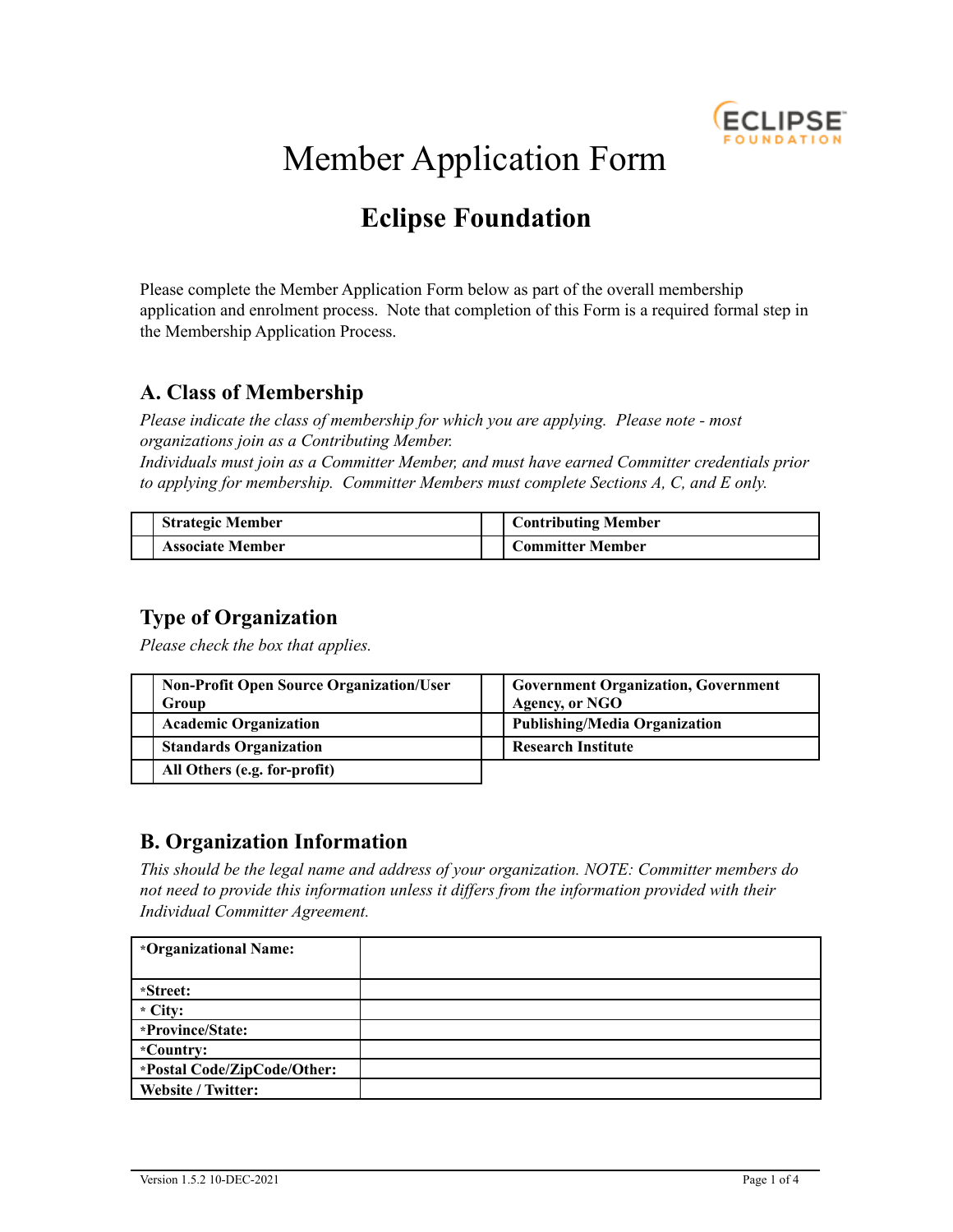## **C. Key Contacts**

#### **Member Representative**

*Please indicate the primary point of contact between your organization and the Eclipse Foundation. As per the Eclipse Bylaws, the Member Representative shall represent your organization in the General Assembly, have the right to cast any votes on behalf of your organization, and shall have the authority to update information provided to Eclipse Foundation. All formal communications from the Eclipse Foundation will be sent to the Member Representative. FYI, in some communications, we may also refer to this person as the Company Representative.*

| *Name:                                        |  |
|-----------------------------------------------|--|
| *Title:                                       |  |
| *Email address:                               |  |
| <b>Address</b> (if different from corporate): |  |
| *Telephone:                                   |  |
| <b>Social Media Detail</b>                    |  |
| (LinkedIn/Twitter URL):                       |  |

#### **Alternate Member Representative**

*Please provide an alternate contact(s) for your organization. Feel free to add additional names at the end of this document. These individual(s) shall have the authority to update information provided to Eclipse Foundation, and to represent your organization.*

| *Name:                                        |  |
|-----------------------------------------------|--|
| *Title:                                       |  |
| *Email address:                               |  |
| <b>Address</b> (if different from corporate): |  |
| *Telephone:                                   |  |
| <b>Social Media Detail</b>                    |  |
| (LinkedIn/Twitter URL):                       |  |

#### **Marketing Representative**

*Please provide the primary contact for all Marketing / Communications activities between your organization and the Eclipse Foundation. If left blank, the Member Representative shall serve in this capacity.*

| *Name:                                        |  |
|-----------------------------------------------|--|
| *Title:                                       |  |
| *Email address:                               |  |
| <b>Address</b> (if different from corporate): |  |
| *Telephone:                                   |  |
| <b>Social Media Detail</b>                    |  |
| (LinkedIn/Twitter URL):                       |  |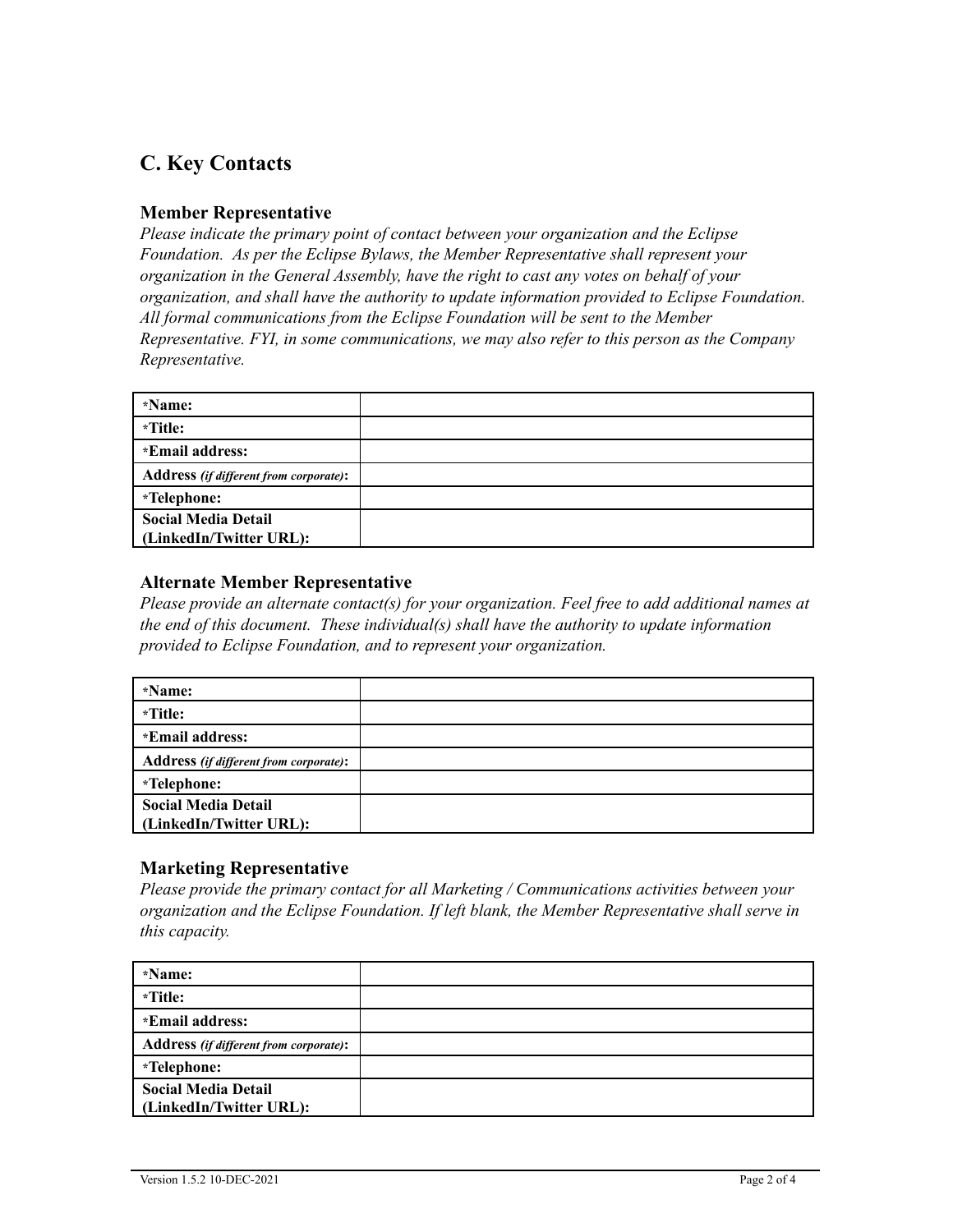#### **Working Group Representative**

*Please complete the section below only if your organization is joining a working group at this time, and the Working Group Representative is dif erent than your Member Representative.*

| *Name:                                 |  |
|----------------------------------------|--|
| *Title:                                |  |
| *Email address:                        |  |
| Address (if different from corporate): |  |
| *Telephone:                            |  |
| <b>Social Media Info</b>               |  |
| (LinkedIn/Twitter URL)                 |  |

### **D. Billing Instructions and Contacts**

#### **Primary Billing Contact**

*Please provide the primary contact for billing annual membership fees. Note that fees will be billed annually on your membership anniversary month.*

| *Name:                                  |  |
|-----------------------------------------|--|
| *Title:                                 |  |
| *Email address:                         |  |
| *Address (if different from corporate): |  |
| *Telephone:                             |  |
| <b>Social Media Detail</b>              |  |
| (LinkedIn/Twitter URL):                 |  |

#### **Purchasing Process**

Does your organization require a Purchase Order to facilitate payment of your membership dues

 $(Yes/No)$ ?

Please indicate any other instructions or contact information that will better facilitate Eclipse Foundation to bill your organization.

#### **VAT Registration**

If your organization is registered for VAT in the European Union, please provide the following:

VAT number: \_\_\_\_\_\_\_\_\_\_\_\_\_\_\_\_\_\_\_\_\_\_\_\_ Country of registration: \_\_\_\_\_\_\_\_\_\_\_\_\_\_\_\_\_\_